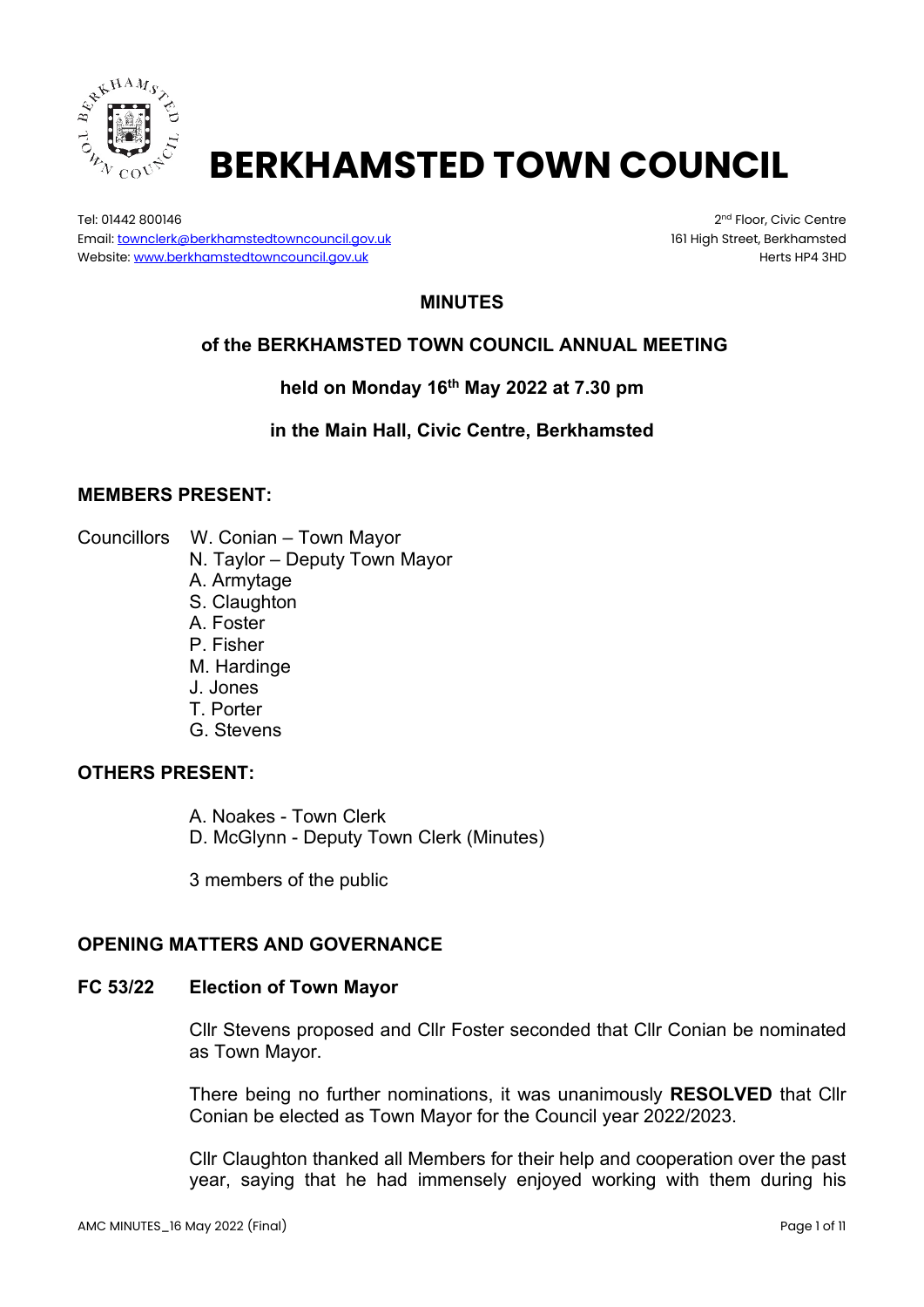tenure as Town Mayor. He also said it was a pleasure to meet so many of the individuals and groups, who do good works in the town, whilst carrying out his mayoral engagements. He also thanked the Town Clerk, the Deputy Town Clerk and the office staff for their help and support throughout the year.

Cllr Claughton then congratulated Cllr Conian on her appointment and handed over the Mayoral Chain.

# **FC 54/22 Declaration of Acceptance of Office**

Cllr Conian thanked Cllr Claughton for his warm welcome and was joined by the Members in thanking him for his excellent tenure as Town Mayor over the past year.

Cllr Conian then read and signed the Declaration of Acceptance of Office and handed it to the Town Clerk, who promptly countersigned it in his capacity as Proper Officer.

# **FC 55/22 Mayoral Engagements 2021/22**

The list of Mayoral engagements undertaken during the Council year 2021/2022 was **received** and **noted.**

#### **FC 56/22 Apologies for absence**

Apologies for absence were **received** from Cllrs R Freedman, T Porter, P. de Hoest and P. White. All absences were **accepted**.

# **FC 57/22 Election of Deputy Town Mayor**

Cllr Stevens proposed and Cllr Corry seconded that Cllr Taylor be nominated as Deputy Town Mayor.

There being no further nominations, it was unanimously **RESOLVED** that Cllr Taylor be elected as Deputy Town Mayor for the Council year 2022/2023.

#### **FC 58/22 Declarations of Interest**

None were received.

# **FC 59/22 Berkhamsted Citizens Association – BCA Town Shield Project**

The Members **received** a gave a brief overview of the BCA Town Shield Project from the Town Clerk, who explained that the Berkhamsted Town Shield outside the Civic Centre was in a poor state of repair and needed to be replaced. It was noted that the Town Shield had originally been installed and financed by the Berkhamsted Citizens Association ("BCA") many years ago and that the BCA had now agreed to replace it at their cost.

Standing Orders were suspended to enable members of the public to speak.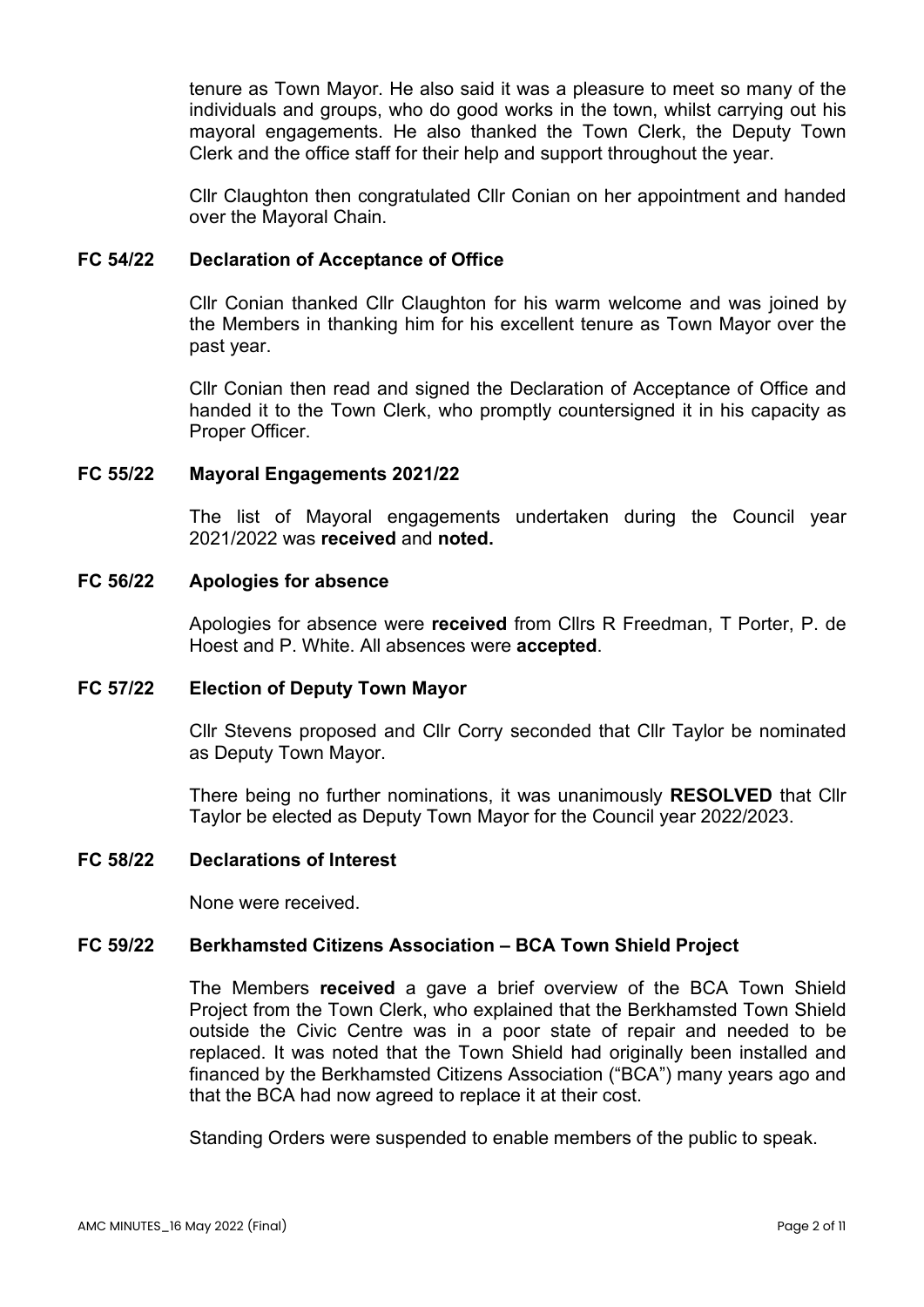Mrs S. Johnson, representing the BCA, firstly congratulated Cllr Conian on her appointment as the new Town Mayor.

Mrs Johnson then gave a brief presentation on BCA's background and history and set out its plans for the Berkhamsted Town Shield Project. It was explained that the original Town Shield was donated by the BCA to mark the Queen's Coronation in 1953 and that the association now wished to commission a replacement Town Shield as part of its upcoming centenary celebrations in 2024. Although the new Town Shield will be fully project managed and financed by the BCA, the BCA will liaise with the Town Clerk about the project.

Standing Orders were reinstated.

#### **FC 60/22 Code of Conduct**

The Code of Conduct for Members of the Town Council (Appendix 3 of the Standing Orders) was **received** and **re-adopted.**

#### **FC 61/22 Standing Orders and Financial Regulations**

- i) The Standing Orders, which had been updated in accordance with the 2022 NALC update (Model Standing Order 18), were **received** and **readopted.** It was noted that the changes made were to bring it into line with the procurement position post-Brexit and current procurement threshold figures, simplify the model standing orders and remove references to the European Union.
- ii) The following appendices of the Standing Orders were also **received** and **readopted**:
	- Appendix 2: Terms of Reference
	- Appendix 3 (a): Code of Practice Planning
	- Appendix 4: Financial Regulations\*
	- Appendix 5: Social Media Policy
	- Appendix 6: Working Group Protocol

\* It was **noted** that Section 5.19 of the Appendix 4: Financial Regulations had been removed as the Council no longer held petty cash. It was also **noted** that Section 10 (contracts) had been amended to reflect the NALC update to Standing Orders.

iii) It was agreed that a complete review of the Standing Orders be carried out and presented to Full Council by 5<sup>th</sup> September 2022.

**Action**: Town Clerk/Deputy Town Clerk

#### **COMMITTEES, WORKING PARTIES/GROUPS, OUTSIDE BODIES**

#### **FC 62/22 Standing Committee Membership**

It was unanimously **agreed** to appoint the following as Members of Standing Committees for 2022/2023: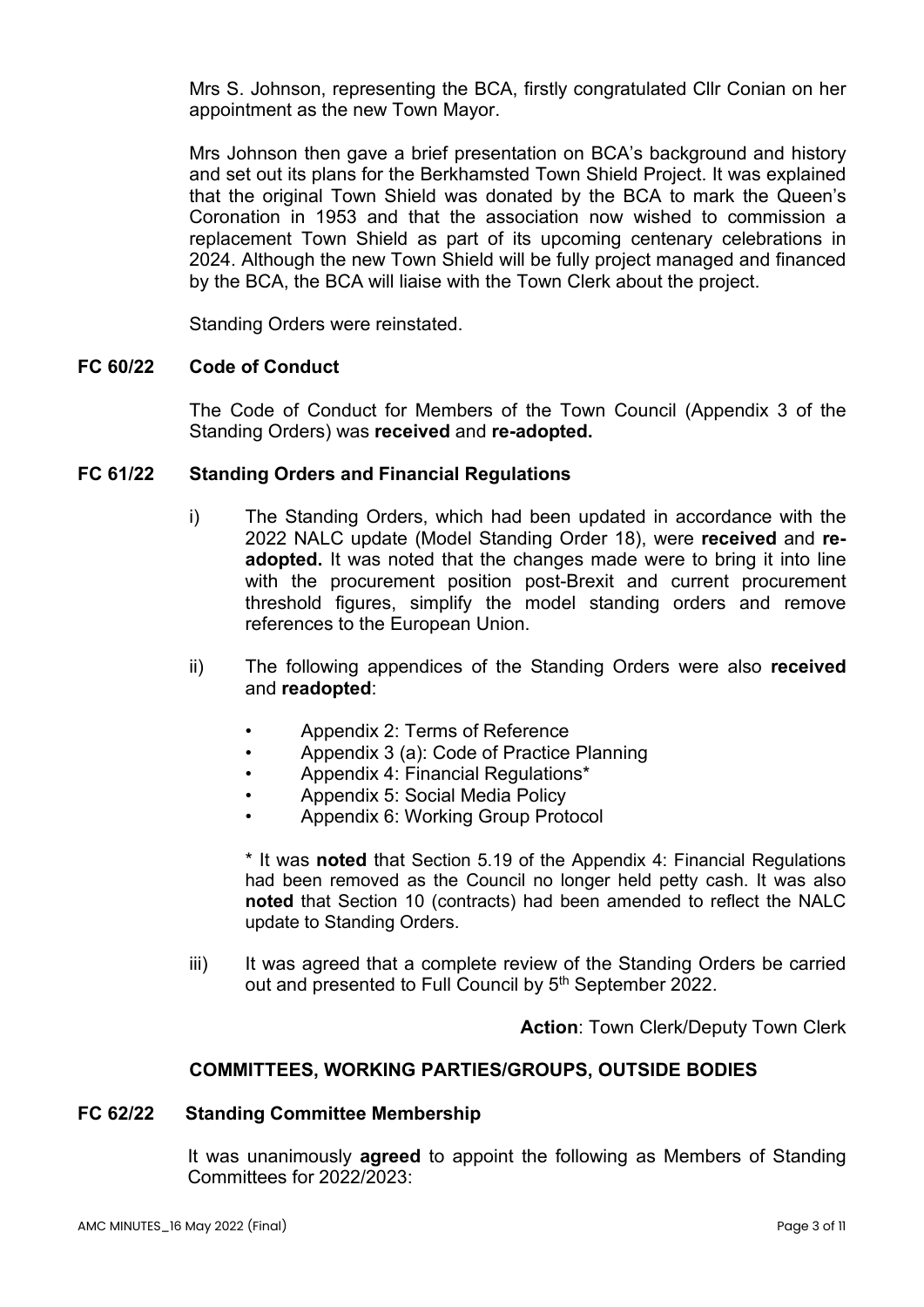# i. **Finance and Policy Committee**

Councillors: R. Freedman

- G. Stevens
- A. Foster
- P. White
- N. Taylor
- J. Jones
- P. de Hoest

Substitutes: A Peeler S Claughton T Porter

# ii **Town Planning Committee**

Councillors: G. Stevens

- P. White
- G. Corry
- P. Fisher
- A. Armytage
- J. Jones
- P. de Hoest

Substitutes: R. Freedman

- A. Foster
- M. Hardinge

# iii **Transport and Environment Committee**

Councillors: N. Taylor

- S. Claughton
- P. Fisher
- A. Peeler
- T. Porter
- M. Hardinge
- A. Foster

Substitutes: R. Freedman

- A. Armytage
- G. Stevens

It was also **agreed** that the Standing Committees would each elect its Chair and Deputy Chair for the year at their next meetings.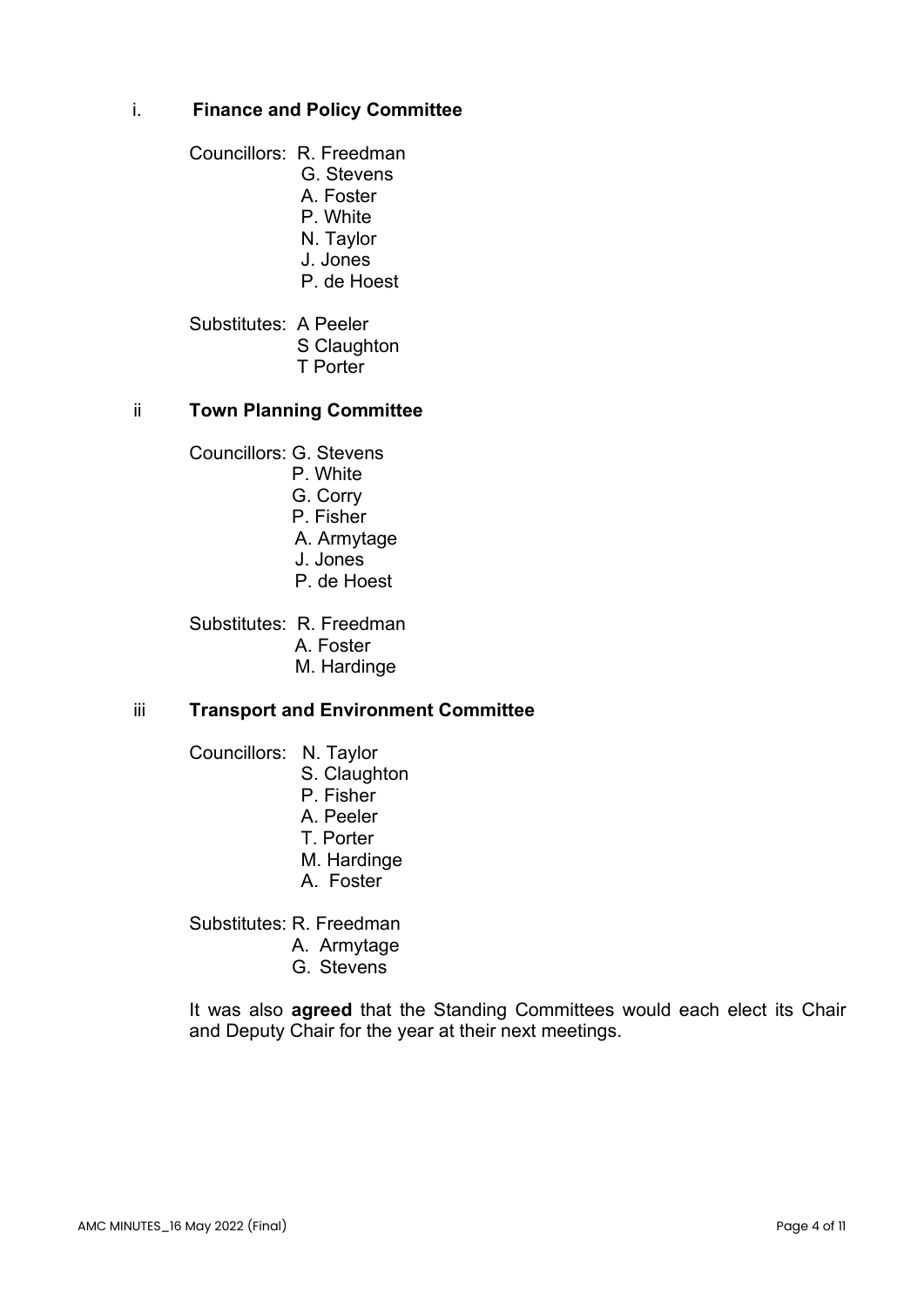# **FC 63/22 Membership of Working Parties and Groups**

It was unanimously **agreed** to appoint the following Councillors as Members of the Working Parties and Groups set out below for 2022/2023:

**i. Allotment Working Group** - Reports to Full Council

Councillors: G. Stevens (Chair) A. Foster P. de Hoest

+ representatives

#### **ii. Public Transport Committee** - Reports to Full Council

Councillors: S. Claughton (Chair)

- W. Conian
- G. Stevens
- N. Taylor
- P. White
- P. de Hoest
- + representatives

#### **iii. Canal and Riverside Partnership** - Reports to Full Council

Councillors: G. Stevens (Chair)

- A. Foster
- M. Hardinge
- + representatives

#### **iv. Climate Action Steering Group** - Reports to T & E Committee

Councillors: W. Conian (Chair)

- N. Taylor
- R. Freedman
- P. Fisher
- M. Hardinge
- P. de Hoest
- A. Foster
- G. Stevens
- P. White
- T. Porter
- + representatives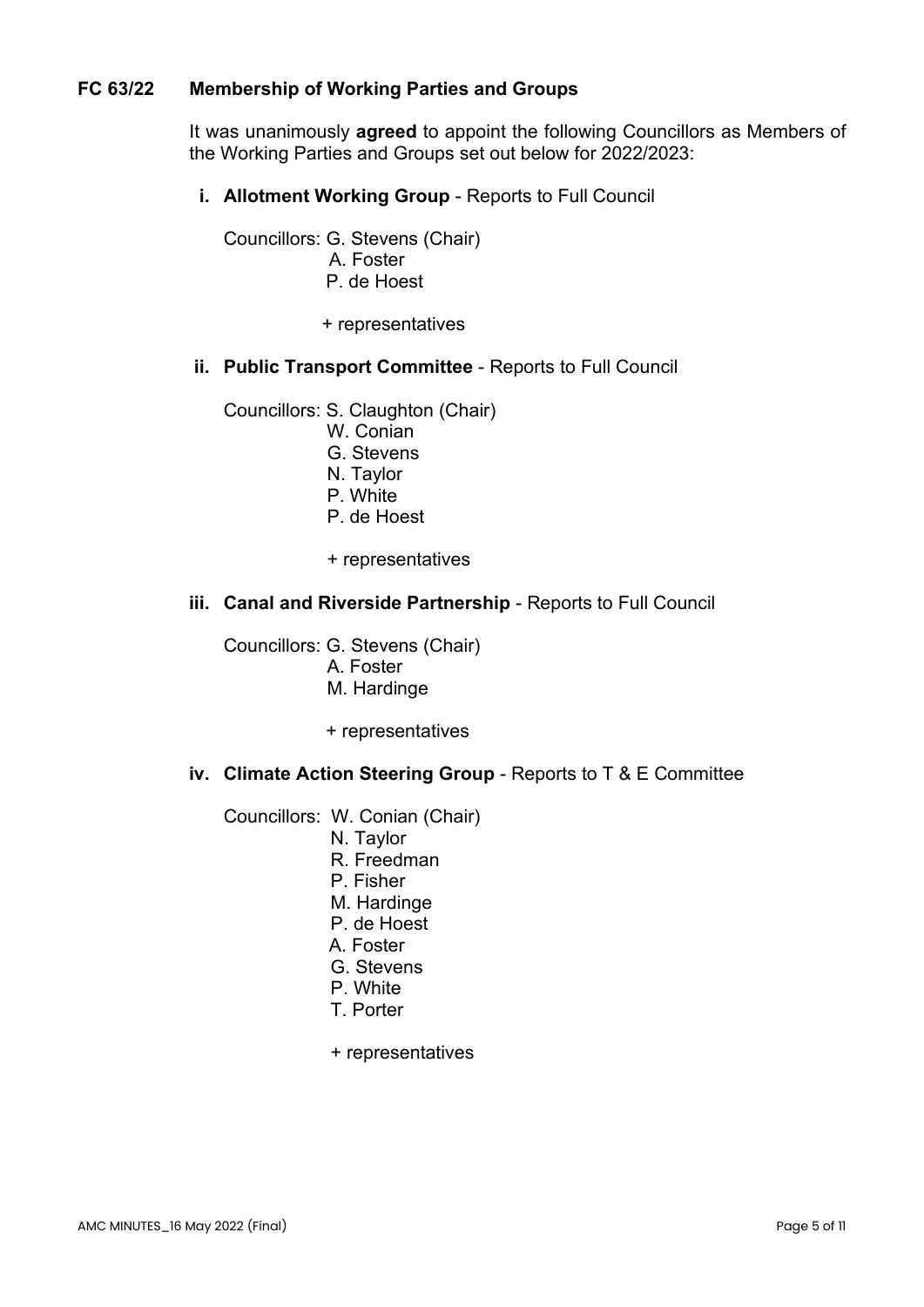**v. Climate Action: Energy Working Group** - Reports to T & E Committee (via Climate Action Steering Group)

Councillors: P. de Hoest (Chair)

- R. Freedman
- P. Fisher
- G. Stevens
- + representatives
- **vi. Climate Action: Travel Working Group** Reports to T & E Committee (via Climate Action Steering Group)

 Councillors: P White (Chair) N Taylor

+ representatives

**vii. Climate Action: Habitat Working Group** - Reports to T & E Committee (via Climate Action Steering Group)

 Councillors: M. Hardinge (Chair) S. Claughton T. Porter

- + representatives
- **viii. Climate Action: Website Team** Reports to T & E Committee (via Climate Action Steering Group)

 Councillors: P. de Hoest (Chair) W. Conian N. Taylor

- + representatives
- **ix. Community Infrastructure Levy Working Group** Reports to Town Planning Committee

Councillors: G. Stevens (Chair)

- N. Taylor
- P. White
- W. Conian
- A. Armytage
- + representatives
- **x. Events Working Group** Reports to T & E Committee

Convene as required.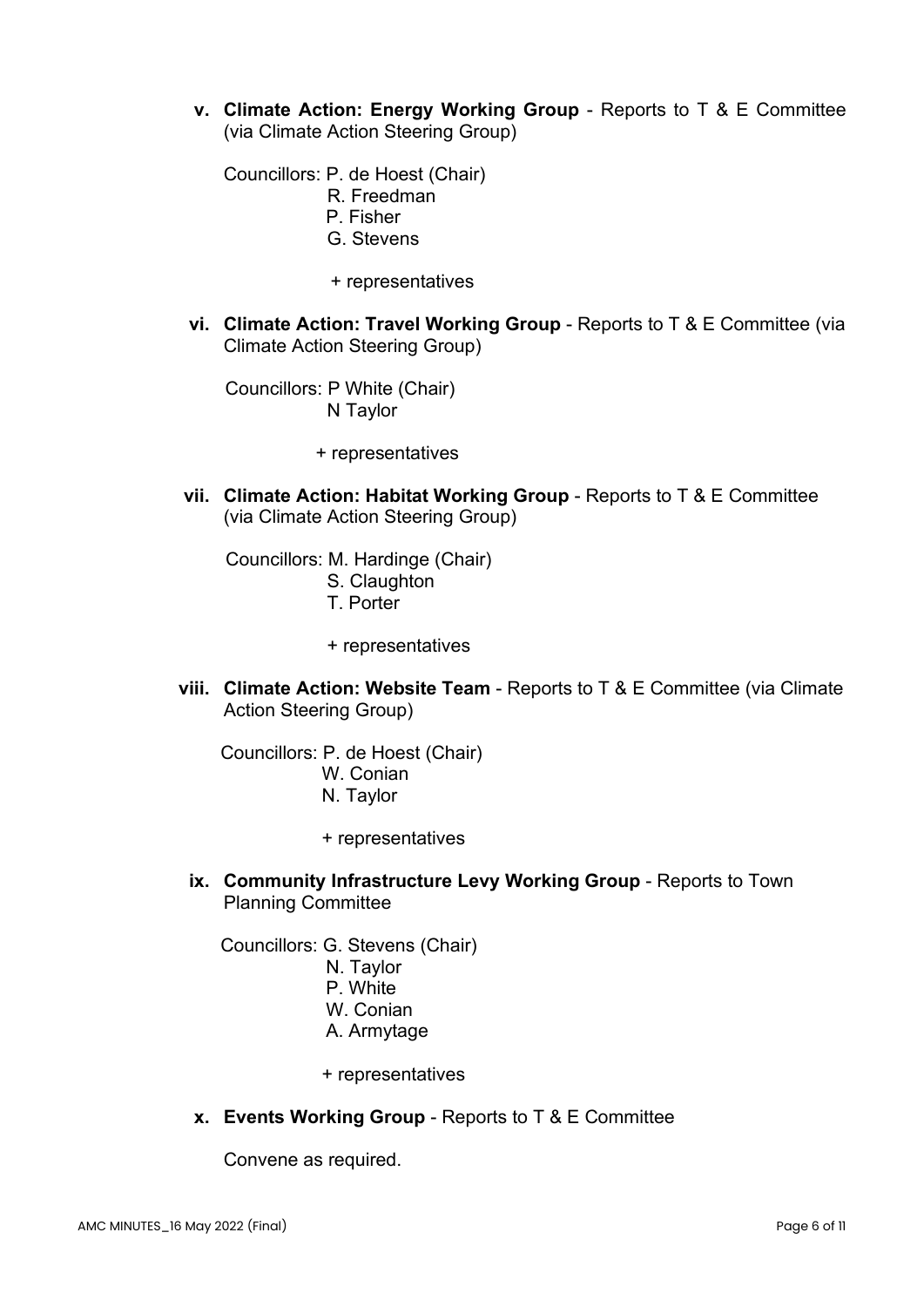# **xi. Parish Paths Partnership** - Reports to T & E Committee

Councillors: G. Stevens (Chair) A. Foster

- + representatives
- **xii. Parking Provision and Management Forum** Reports to T & E **Committee**

Councillors: G. Stevens (Chair)

- W. Conian
- S. Claughton
- J. Jones
- P. de Hoest
- + representatives
- **xiii. Berkhamsted Place Strategy Working Group** Reporting structure and Chair to be determined.

Councillors: W. Conian G. Stevens A. Foster

- + representatives
- **xiv. Lagley Meadow Youth and Community Centre Working Group** Reports to F & P Committee

Councillors: G. Stevens (Chair) A. Foster M. Hardinge

- + representatives
- **xv. Festival of Light Working Group**  Reports to F & P Committee

Councillors: G. Stevens (Chair)

- M. Hardinge
- J. Jones
- G. Corry
- + representatives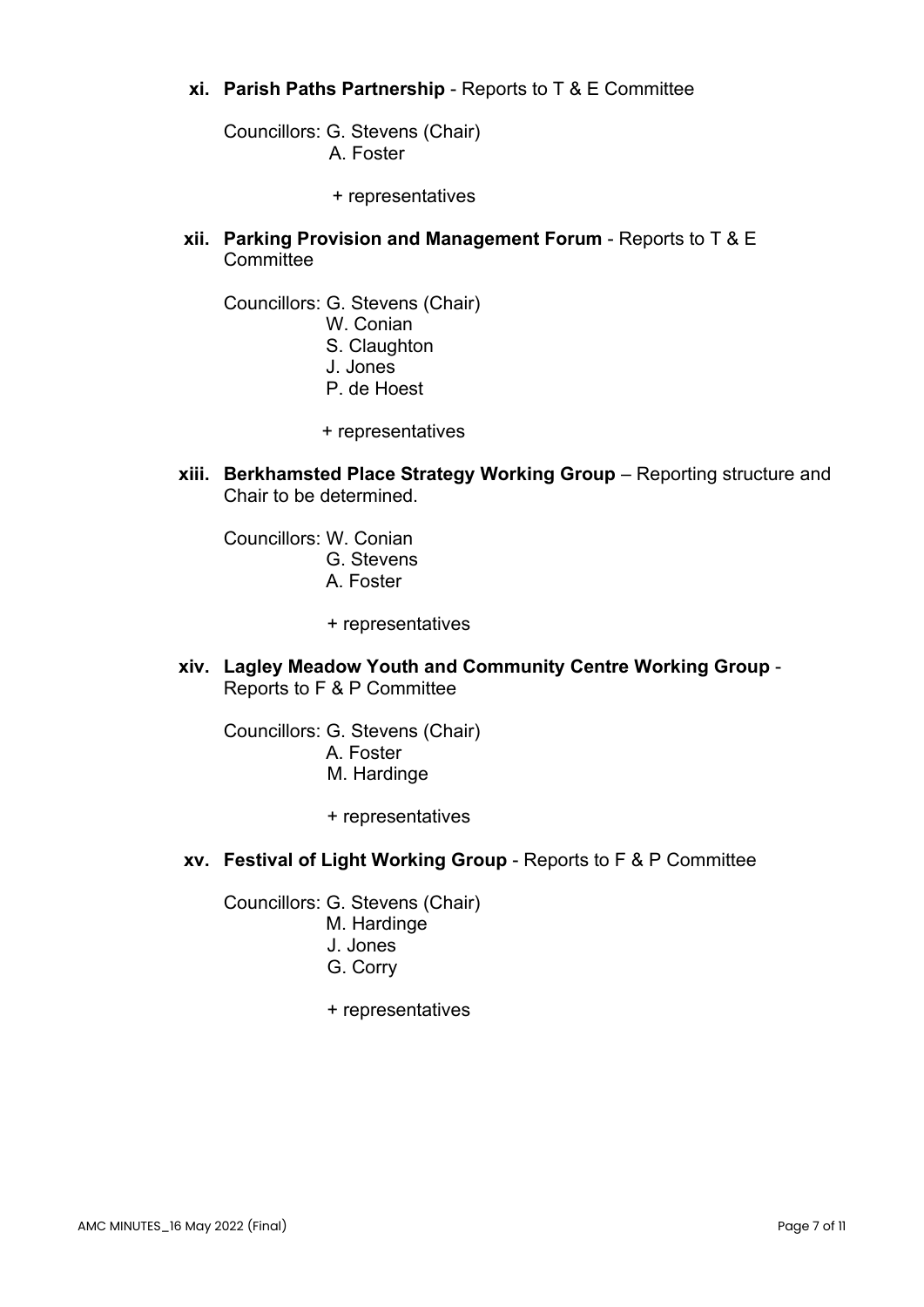# **xvi. Support Services** - Reports to F & P Committee

Councillors**:** G. Stevens (Chair) A. Armytage W. Conian S. Claughton P. de Hoest N. Taylor

+ representatives

#### **xvii. Local Plan Working Group** - Reports to Town Planning Committee

Councillors: G. Stevens (Chair)

- A. Foster
- N. Taylor
- A. Armytage
- M. Hardinge
- + representatives

#### **xviii. Sports Centre Working Group** - Reports to Town Planning Committee

Councillors: G. Stevens (Chair)

- A. Armytage
- P. de Hoest
- A. Foster
- P. White
- + representatives

It was **agreed** that each Standing Committee would carry out a thorough review of its Working Groups and consider whether those no longer active could be closed down or, in the case of overlap of activities, merged with another Working Group or the relevant parent Committee, with a view to streamlining the organisational structure. Each Standing Committee will report back to FC on their findings.

**Action: Standing Committee Chairs** 

#### **FC 64/22 Chair of the Allotment Working Group**

Cllr G Stevens was nominated as Chair of the Allotment Working Group

There being no further nominations it was **RESOLVED** that Cllr Stevens be elected as Chair of the Allotment Working Group for the year 2022/2023.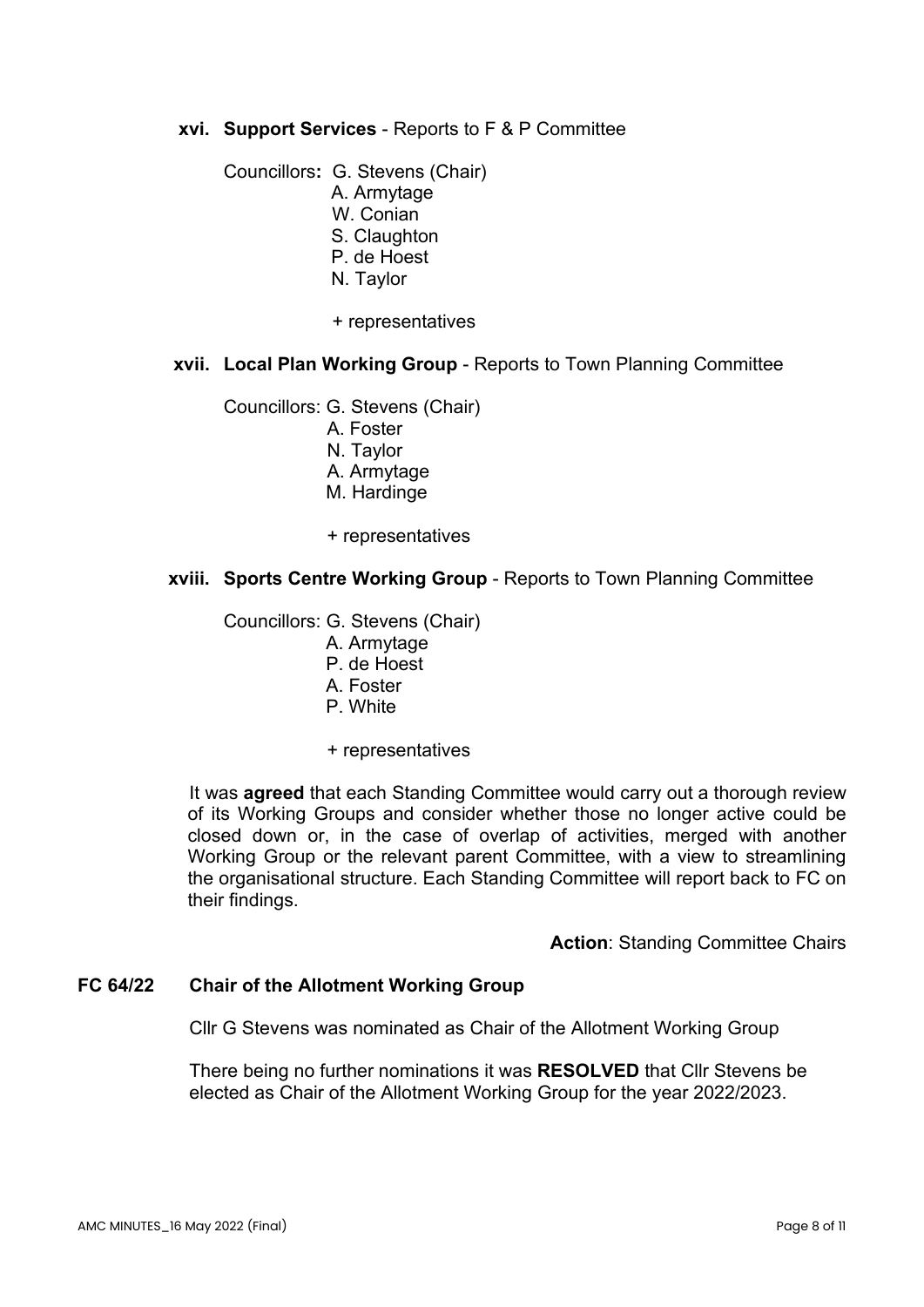# **FC 65/22 Representatives to Outside Bodies and Joint Committees**

The following Representatives were **appointed** to Outside Bodies and Joint Committees for 2022/2023.

| Organisation                                | <b>Councillor Representative(s)</b><br>(Representatives nominated<br>from members of public in<br>brackets)                      |
|---------------------------------------------|----------------------------------------------------------------------------------------------------------------------------------|
| Ashridge Estate Committee                   | N. Taylor                                                                                                                        |
| <b>Berkhamsted Arts Trust</b>               | S. Claughton                                                                                                                     |
| <b>Berkhamsted Market Fund</b>              | A. Foster                                                                                                                        |
| <b>Berkhamsted Chamber of Commerce</b>      | G. Stevens                                                                                                                       |
| <b>Berkhamsted Parochial Charities</b>      | G. Corry<br>J. Jones<br>(B Newton)<br>One further representative from<br>members of the public is<br>required – to be confirmed. |
| <b>Berkhamsted Youth Town Council</b>       | G. Stevens                                                                                                                       |
| <b>Bourne and Salter Educational Funds</b>  | G. Corry                                                                                                                         |
| <b>Salter Educational Fund</b>              | (Mrs S. Johnson)                                                                                                                 |
| Dacorum Environmental Forum                 | P. de Hoest<br>G. Stevens                                                                                                        |
| Friends of St Peter's, Berkhamsted          | (P. Matthews)                                                                                                                    |
| <b>Berkhamsted Castle Trust</b>             | (P. Matthews)                                                                                                                    |
| <b>Graham Greene Birthplace Trust</b>       | S. Claughton                                                                                                                     |
| <b>Northchurch United Charities</b>         | R. Freedman<br>J. Jones<br>(C Talbot-Ponsonby)                                                                                   |
| <b>Swan Project Trustee</b>                 | R. Freedman                                                                                                                      |
| <b>Town Hall Trust</b><br>Open Door Liaison | (R. Case)<br>R. Freedman                                                                                                         |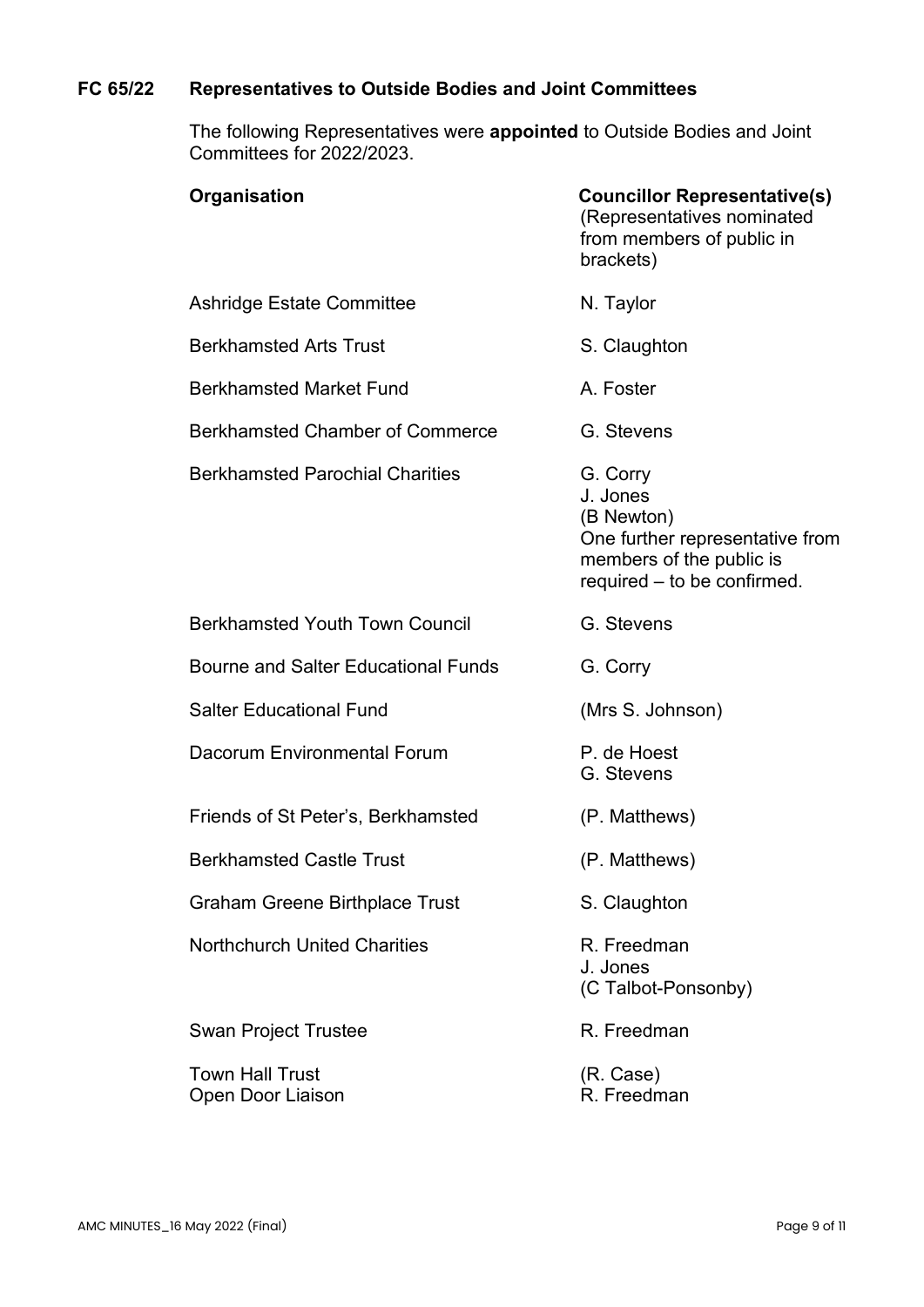#### **FC 66/22 Meeting Dates**

The Schedule of Meeting Dates of the Town Council for 2022/23 was **received**  and **agreed.**

Cllr Stevens pointed out to the Members that the 2022/2023 Annual Town Meeting and Civic Reception had been brought forward to March 2023 as elections would be taking place in May 2023.

#### **FC 67/22 Minutes of previous Meetings**

The Minutes of the Full Council Meeting held on 28<sup>th</sup> March 2022 (previously circulated) were **received.**

Cllr Corry requested that a change be made to Item No. FC 47/22 to reflect that a recorded vote had taken place.

It was agreed, that subject to the above-mentioned change, the Minutes be **approved.** 

# **FC 68/22 Public Participation**

Public participation was brought forward for Items No. FC 59/22 and FC 65/22, whereby Standing Orders were suspended to enable representatives of the BCA to speak.

# **STANDING COMMITTEES**

The following minutes were **received** and **adopted:** 

**FC 69/22 Finance and Policy Committee**

The Minutes of meeting held on 14th March 2022.

#### **FC 70/22 Town Planning Committee**

The Minutes of meeting held on 9th May 2022.

Cllr Stevens drew the Members' attention to and explained the reasoning behind the Town Planning Committee's decision on the Little Heath Solar Array planning application.

#### **FC 71/22 Transport & Environment Committee**

The Minutes of meeting held on 25th April 2022.

Cllr Foster raised a query about the contents of these Minutes and it was agreed to that some amendments were necessary before they could be approved.

**Action**: Town Clerk